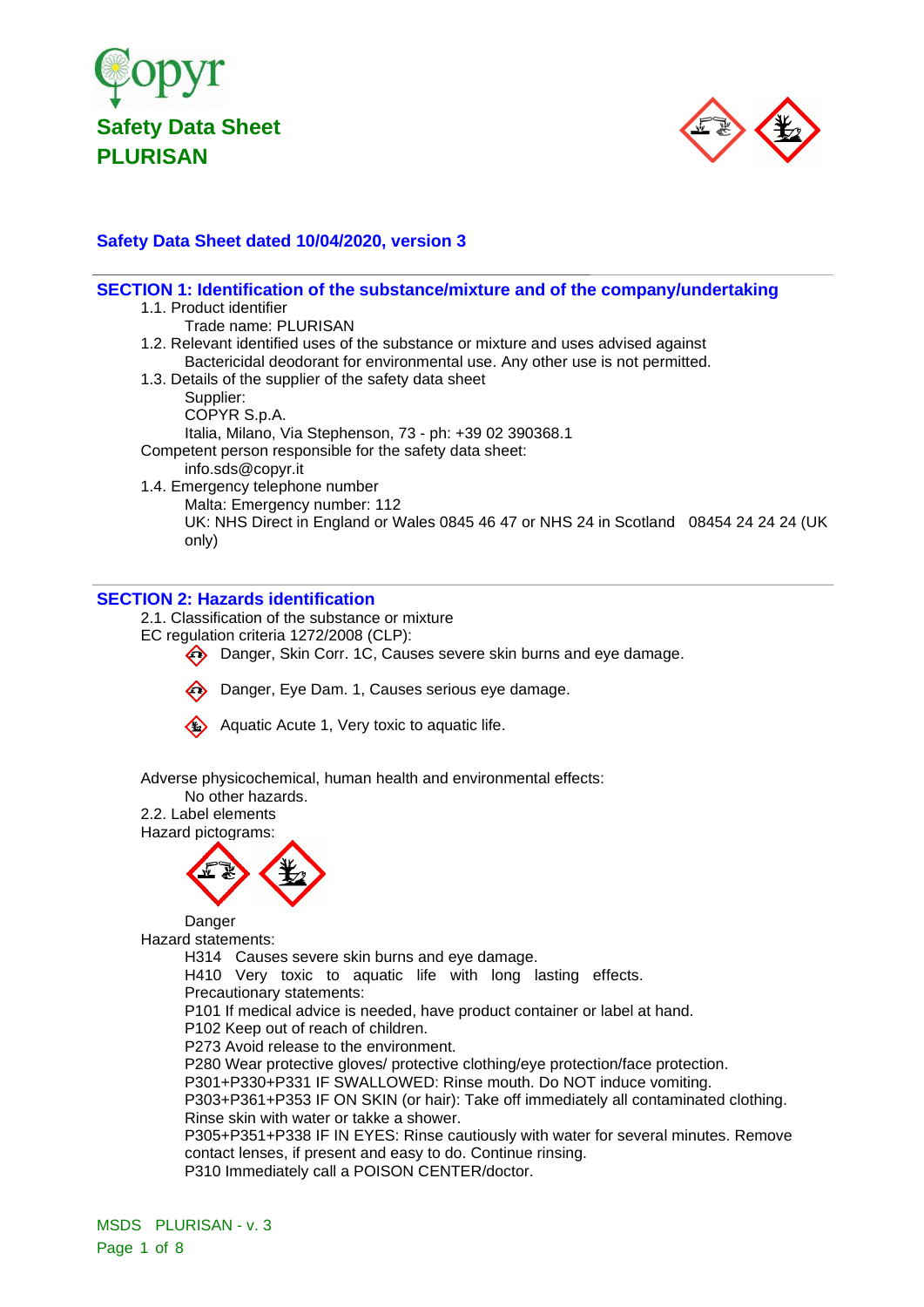

P501 Dispose of container in accordance with in accordance with local/ regional/ national/international regulation.

Special Provisions: -

Contains:

Quaternary ammonium chloride, benzyl (C12-C14) -alkyldimethyl

Special provisions according to Annex XVII of REACH and subsequent amendments:

None

2.3. Other hazards

vPvB Substances: None - PBT Substances: None

Other Hazards:

No other hazards.

#### **SECTION 3: Composition/information on ingredients**

3.1. Substances

- N.A.
- 3.2. Mixtures

Hazardous components within the meaning of the CLP regulation and related classification:

1-12 % Quaternary ammonium chloride, benzyl (C12-C14) -alkyldimethyl

EC: 939-350-2, N. Reg. REACH : 01-2119970550-39-0000

**3.1/4/Oral Acute Tox. 4 H302** 

3.2/1C Skin Corr. 1C H314

4.1/A1 Aquatic Acute 1 H400  $M = 10$ 

4.1/B1 Aquatic Chronic 1 H410 M (cronico)= 1

< 1 % Ethanol

Index Number: 603-002-00-5, CAS: 64-17-5, EC: 200-578-6 2.6/2 Flam. Liq. 2 H225

#### **SECTION 4: First aid measures**

4.1. Description of first aid measures

In case of skin contact:

Remove contaminated clothing immediately.

Wash immediately with plenty of running water and possibly soap the areas of the body that came into contact with the product, even if only suspicious.

OBTAIN A MEDICAL EXAMINATION IMMEDIATELY.

Wash the body completely (take a shower or a bath).

Remove contaminated clothing immediately and dispose of it safely.

In case of contact with the skin, wash immediately with plenty of water and soap.

In case of eyes contact:

In case of contact with eyes, rinse immediately with plenty of water for an appropriate period of time and keep the eyelids open, then seek medical advice.

Protect the uninjured eye.

In case of Ingestion:

Do not under any circumstances induce vomiting.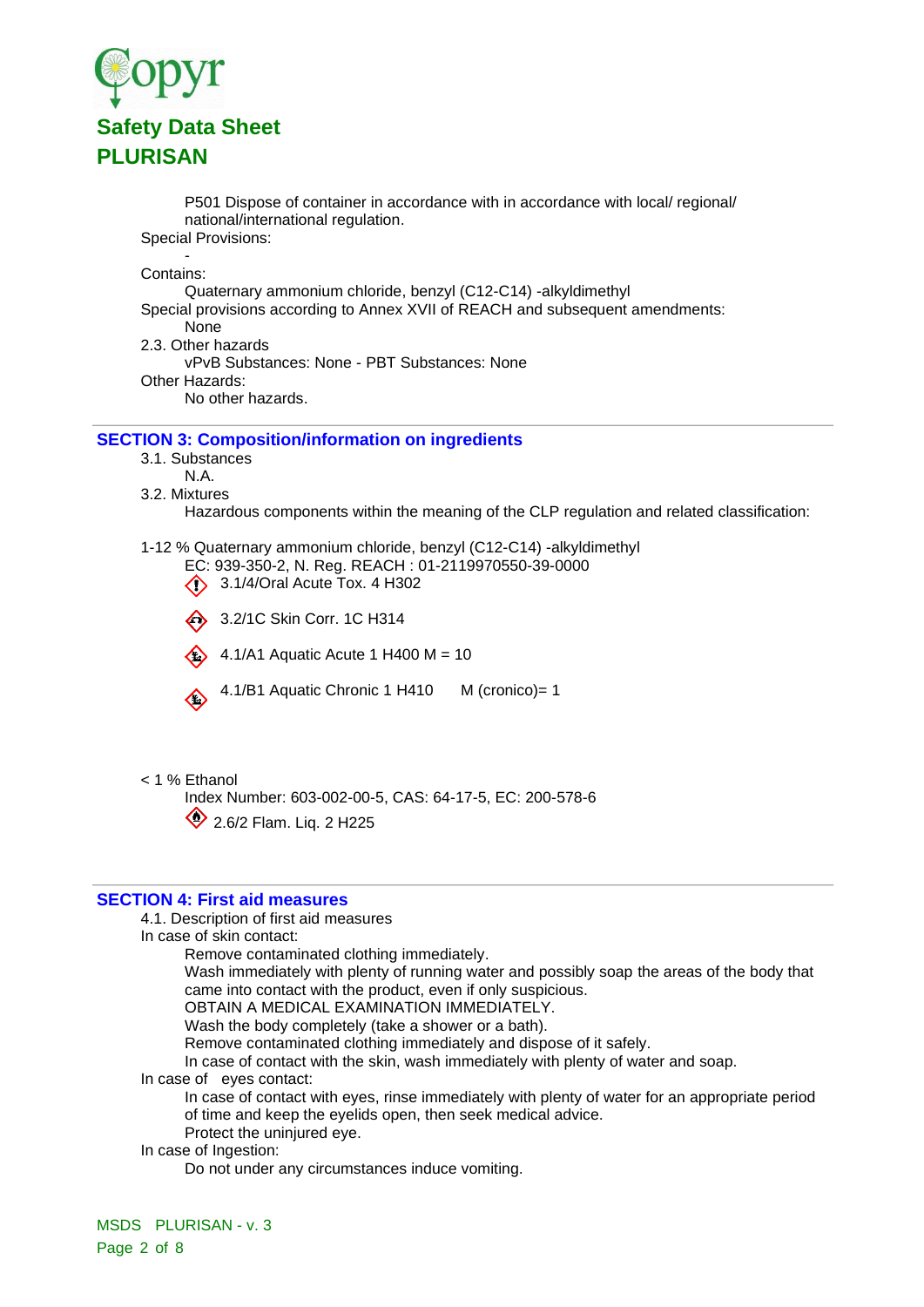

In case of Inhalation:

Remove casualty to fresh air and keep warm and at rest.

- 4.2. Most important symptoms and effects, both acute and delayed None
- 4.3. Indication of any immediate medical attention and special treatment needed
	- In case of accident or unwellness, consult a doctor immediately (if possible show instructions for use or safety data sheet). Treatment:

None

### **SECTION 5: Firefighting measures**

5.1. Extinguishing media

Suitable extinguishing media:

Water.

Carbon dioxide (CO<sub>2</sub>).

Extinguishing media which must not be used for safety reasons:

None in particular.

5.2. Special hazards arising from the substance or mixture

Do not inhale explosion and combustion gases.

Burning produces heavy smoke. 5.3. Advice for firefighters

Use suitable breathing apparatus .

Collect contaminated fire extinguishing water separately. This must not be discharged into drains.

Move undamaged containers from immediate hazard area if it can be done safely.

### **SECTION 6: Accidental release measures**

6.1. Personal precautions, protective equipment and emergency procedures Wear personal protection equipment.

Remove all sources of ignition.

Remove persons to safety.

See protective measures under point 7 and 8.

6.2. Environmental precautions

Do not allow to enter into soil/subsoil. Do not allow to enter into surface water or drains. Retain contaminated washing water and dispose it.

In case of gas escape or of entry into waterways, soil or drains, inform the responsible authorities.

- Suitable material for taking up: absorbing material, organic, sand
- 6.3. Methods and material for containment and cleaning up
- Wash with plenty of water. 6.4. Reference to other sections
	- See also section 8 and 13

#### **SECTION 7: Handling and storage**

7.1. Precautions for safe handling

Avoid contact with skin and eyes, inhalation of vapours and mists. Don't use empty container before they have been cleaned. Before making transfer operations, assure that there aren't any incompatible material residuals in the containers. Contamined clothing should be changed before entering eating areas. Do not eat or drink while working. See also section 8 for recommended protective equipment.

7.2. Conditions for safe storage, including any incompatibilities

MSDS PLURISAN - v. 3 Page 3 of 8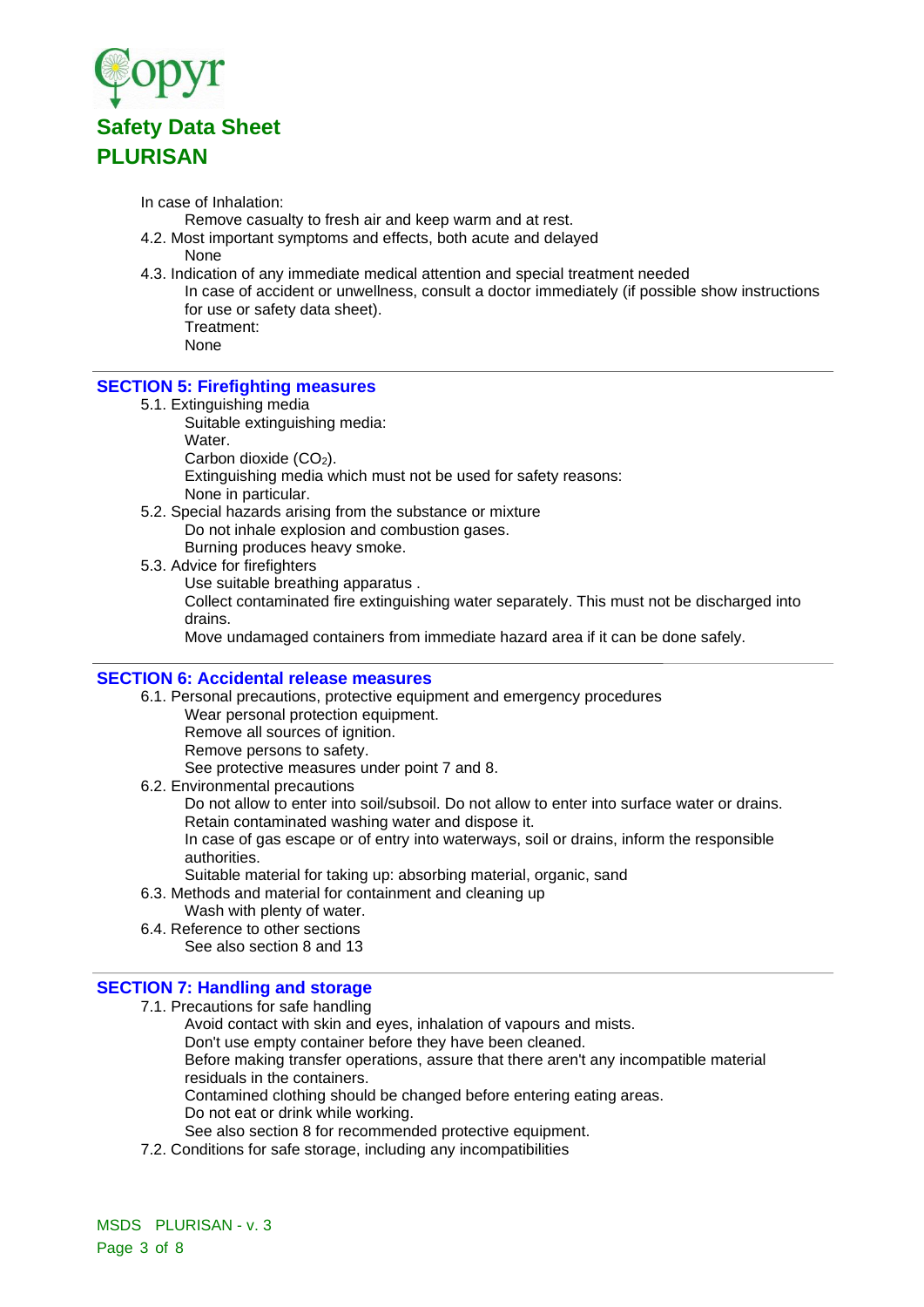

Store at below 20 °C. Keep away from unguarded flame and heat sources. Avoid direct exposure to sunlight.

Keep away from unguarded flame, sparks, and heat sources. Avoid direct exposure to sunlight.

Keep away from food, drink and feed.

None in particular.

Instructions as regards storage premises:

Cool and adequately ventilated.

7.3. Specific end use(s)

See section 1.2.

# **SECTION 8: Exposure controls/personal protection**

8.1. Control parameters Ethanol - CAS: 64-17-5 TLV-TWA – ppm 1000 A4

TLV-STEL – A4

DNEL Exposure Limit Values

|                     |                      | Workers            |         |                     |         | Consumers        |         |                     |         |
|---------------------|----------------------|--------------------|---------|---------------------|---------|------------------|---------|---------------------|---------|
|                     | route of<br>exposure |                    |         | Short term exposure |         | Long term        |         | Short term exposure |         |
| component           |                      | Long term exposure |         |                     |         | exposure         |         |                     |         |
|                     |                      | Effetti            | Effetti | Effetti             | Effetti | Effetti          | Effetti | Effetti             | Effetti |
|                     |                      | <b>Sistemici</b>   | Locali  | Sistemici           | Locali  | <b>Sistemici</b> | Locali  | Sistemici           | Locali  |
| Cloruro di          | Oral                 | 5.7                |         |                     |         | 3.4              |         |                     |         |
| ammonio             | (mg/kg bw/day)       |                    |         |                     |         |                  |         |                     |         |
| quaternario,        | Dermal               |                    |         |                     |         | 3.4              |         |                     |         |
| benzil              | (mg/kg bw/day)       |                    |         |                     |         |                  |         |                     |         |
| $(C12-C14)$ -alchil | Inalation            | 3.96               | -       |                     |         | 1.64             |         |                     |         |
| dimetil             | $(mq/m^3)$           |                    |         |                     |         |                  |         |                     |         |

PNEC Exposure Limit Values

Quaternary ammonium chloride, benzyl (C12-C14) -alkyldimethyl N. Reg. REACH : 01-2119970550-39-0000

|              |            |                                            |                               | <b>PNEC</b>             |                            |                |                                              |
|--------------|------------|--------------------------------------------|-------------------------------|-------------------------|----------------------------|----------------|----------------------------------------------|
| Soft water   | Sea water  | Water<br><i>(intermittent</i><br>releases) | sludge<br>treatment<br>plants | Soft water<br>sediments | Sea water<br>sediments     | Soil           | <b>Predators</b><br>(Secondary<br>poisoning) |
| $0.100$ mg/L | 0.001 mg/L | -                                          | $0.4$ mg/L                    | 12.27 mg/kg<br>sédiment | 13.09<br>mg/kg<br>sédiment | mg/kg<br>suolo |                                              |

8.2. Exposure controls

Eye protection:

Wear closed safety visors, do not use eye lenses.

Protection for skin:

Wear clothing that guarantees total protection for the skin, eg in cotton, rubber, PVC or viton. Protection for hands:

Use protective gloves that guarantee total protection, eg in PVC, neoprene or rubber.

Respiratory protection:

Not needed for normal use.

Thermal Hazards:

None

Environmental exposure controls:

None

Appropriate engineering controls:

None

# **SECTION 9: Physical and chemical properties**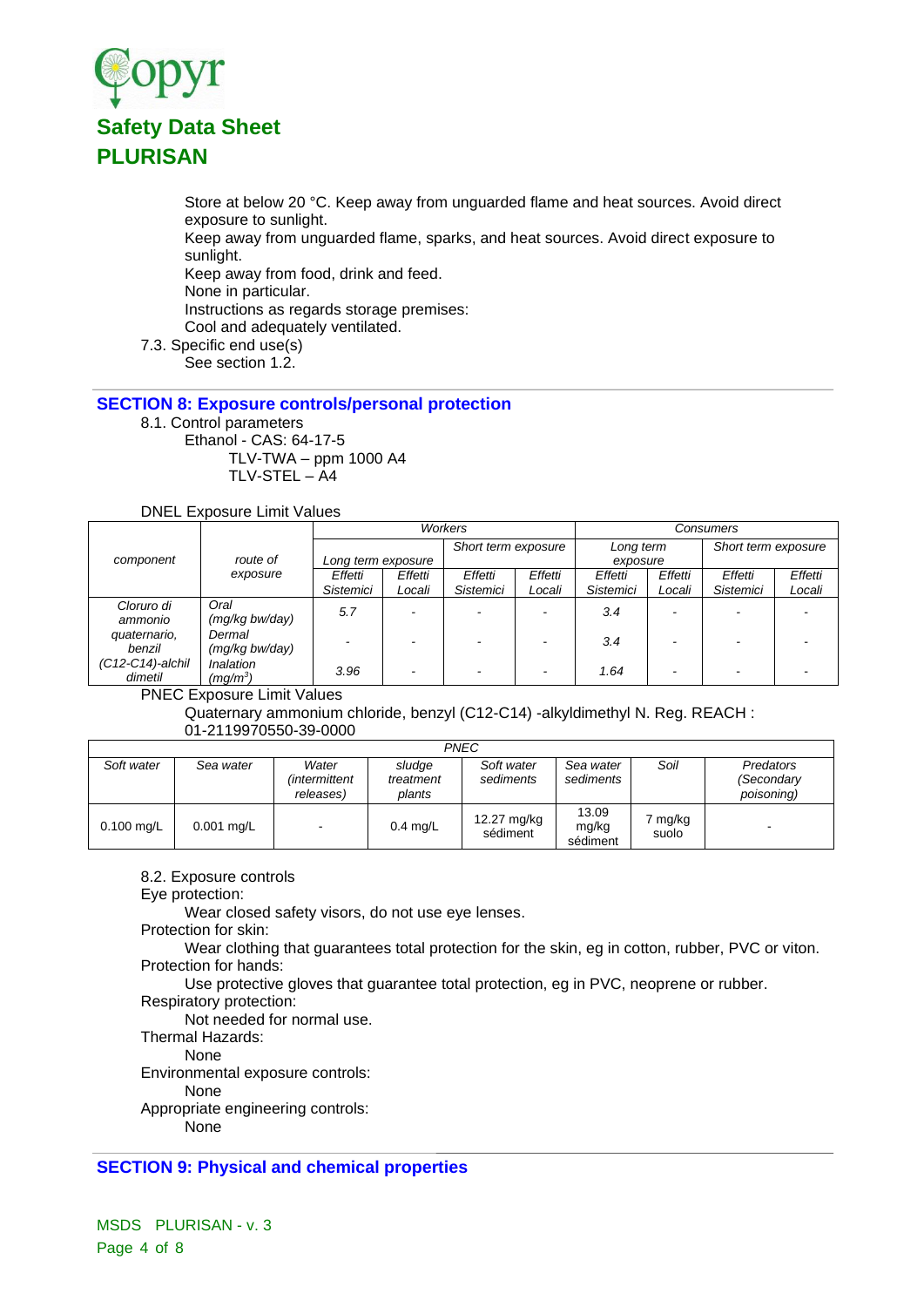

9.1. Information on basic physical and chemical properties

| <b>Properties</b>                                  | Value               | Method:        | Notes: |
|----------------------------------------------------|---------------------|----------------|--------|
| Appearance and colour:                             | Colorless<br>liquid | $-$            | --     |
| Odour:                                             | pine-like           | $-$            | $-$    |
| Odour threshold:                                   | N.A.                | $-$            | $-$    |
| pH:                                                | N.A.                | --             | --     |
| Melting point / freezing<br>point:                 | N.A.                | --             | --     |
| Initial boiling point and<br>boiling range:        | N.A.                | $-$            | --     |
| Flash point:                                       | N.A.                | $-$            | $-$    |
| Evaporation rate:                                  | N.A.                | --             | --     |
| Solid/gas flammability:                            | N.A.                | --             | --     |
| Upper/lower flammability<br>or explosive limits:   | N.A.                | $-$            | --     |
| Vapour pressure:                                   | N.A.                | $\overline{a}$ | $-$    |
| Vapour density:                                    | N.A.                | $-$            | --     |
| Relative density:                                  | N.A.                | --             | --     |
| Solubility in water:                               | N.A.                | --             | --     |
| Solubility in oil:                                 | N.A.                | $-$            | --     |
| <b>Partition coefficient</b><br>(n-octanol/water): | N.A.                | --             |        |
| Auto-ignition temperature:                         | N.A.                | $-$            | $-$    |
| Decomposition<br>temperature:                      | N.A.                | --             |        |
| Viscosity:                                         | N.A.                | $-$            | $-$    |
| <b>Explosive properties:</b>                       | N.A.                |                |        |
| Oxidizing properties:                              | N.A.                |                |        |

#### 9.2. Other information

| <b>Properties</b>                              | Value | Method: | Notes: |
|------------------------------------------------|-------|---------|--------|
| Miscibility:                                   | N.A.  | $- -$   | $- -$  |
| <b>Fat Solubility:</b>                         | N.A.  | $- -$   | $- -$  |
| Conductivity:                                  | N.A.  | $- -$   | $- -$  |
| <b>Substance Groups</b><br>relevant properties | N.A.  | $- -$   | --     |

# **SECTION 10: Stability and reactivity**

- 10.1. Reactivity
	- Stable under normal conditions
- 10.2. Chemical stability
	- Stable under normal conditions
- 10.3. Possibility of hazardous reactions None
- 10.4. Conditions to avoid
	- Stable under normal conditions.
- 10.5. Incompatible materials None in particular.
- 10.6. Hazardous decomposition products None.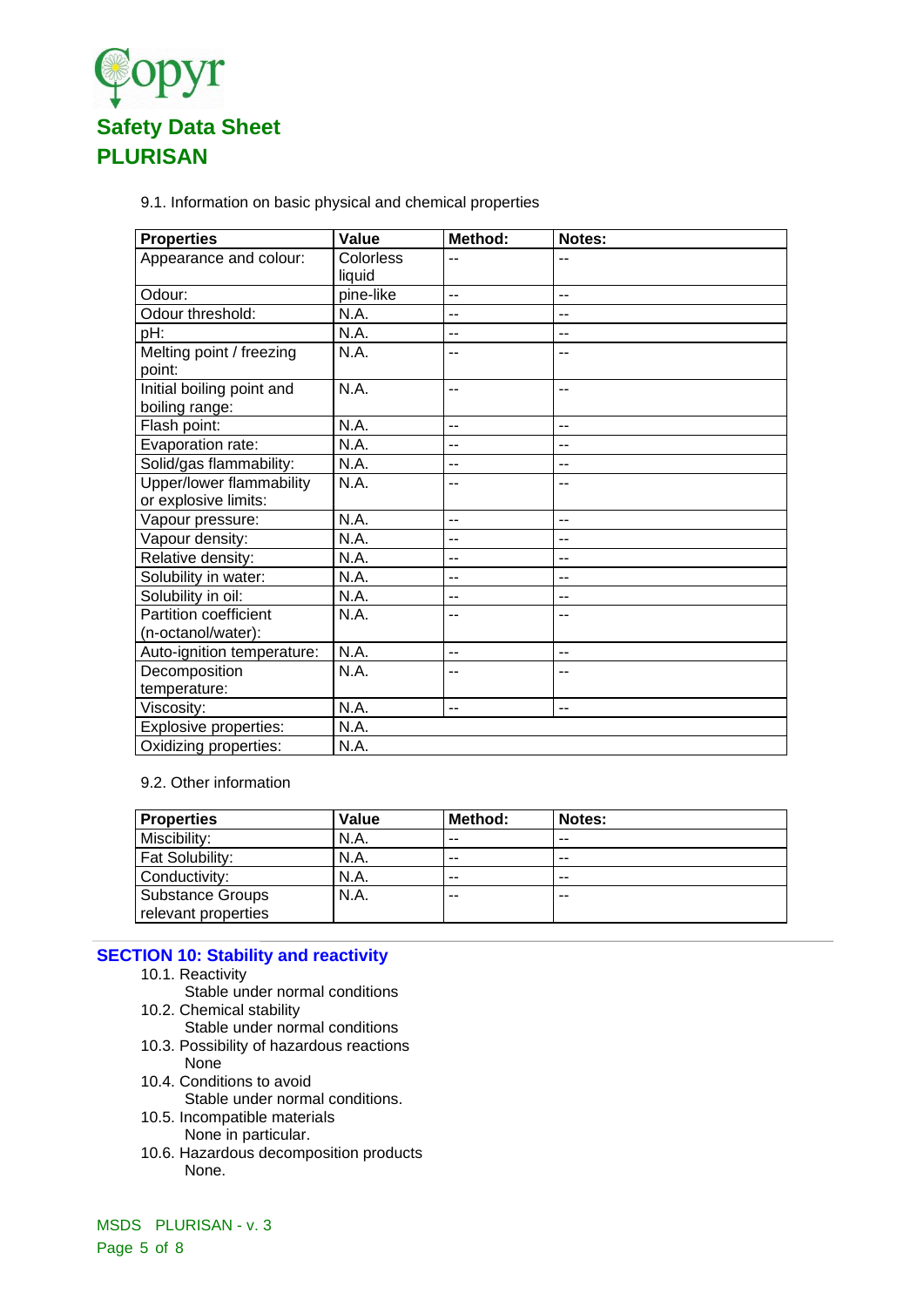

### **SECTION 11: Toxicological information**

11.1. Information on toxicological effects Toxicological information of the mixture:

N.A.

If not differently specified, the information required in Regulation (EU)2015/830 listed below must be considered as N.A.:

a) acute toxicity;

- b) skin corrosion/irritation;
- c) serious eye damage/irritation;
- d) respiratory or skin sensitisation;
- e) germ cell mutagenicity;
- f) carcinogenicity;

g) reproductive toxicity;

h) STOT-single exposure;

i) STOT-repeated exposure;

j) aspiration hazard.

# **SECTION 12: Ecological information**

12.1. Toxicity

Adopt sound working practices, so that the product is not released into the environment. ALKYL (C12-16) DIMETHYLBENZYL AMMONIUM CHLORIDE - CAS: 68

a) Aquatic toxicity:

Endpoint: EC50 - Species: Fish = 0.28 mg/l - Duration h: 96

Endpoint: LC50 - Species: Daphnia = 0.0552 mg/l - Duration h: 48

12.2. Persistence and degradability

None

N.A.

12.3. Bioaccumulative potential

N.A.

- 12.4. Mobility in soil
	- N.A.
- 12.5. Results of PBT and vPvB assessment vPvB Substances: None - PBT Substances: None
- 12.6. Other adverse effects None

# **SECTION 13: Disposal considerations**

13.1. Waste treatment methods

Recover, if possible. Send to authorised disposal plants or for incineration under controlled conditions. In so doing, comply with the local and national regulations currently in force.

### **SECTION 14: Transport information**

14.1. UN number

UN 1760



14.2. proper shipping name ADR / RID: UN 1760 CORROSIVE LIQUID, N.O.S. (benzalkonium chloride) environmentally

MSDS PLURISAN - v. 3 Page 6 of 8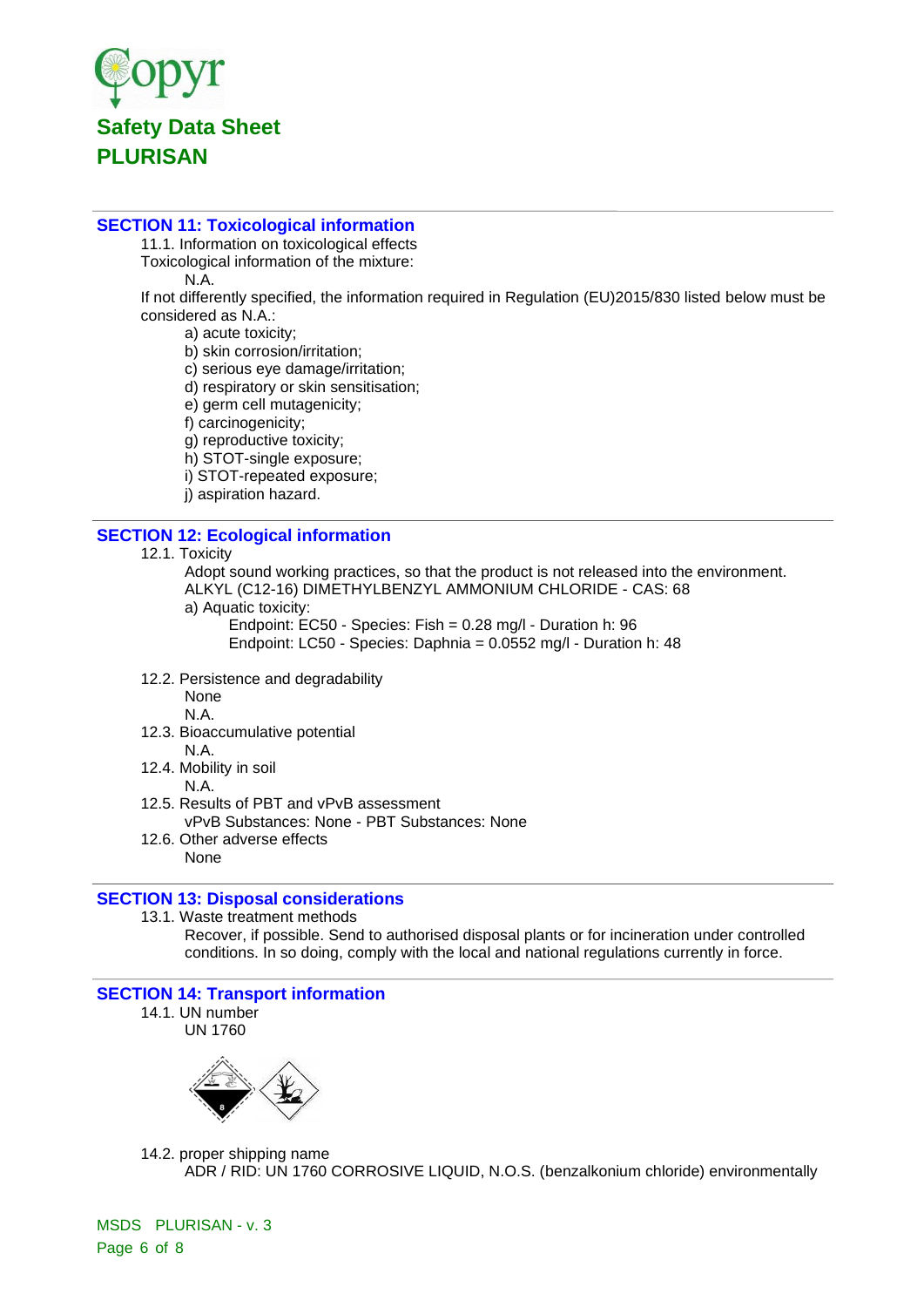

hazardous IMDG / IMO: UN 1760 CORROSIVE LIQUID, N.O.S. (benzalkonium chloride) environmentally hazardous ICAO / IATA: UN 1760 CORROSIVE LIQUID, N.O.S. (benzalkonium chloride) environmentally hazardous

- 14.3. Transport hazard classes Class: 8
- 14.4. Packing group PG III
- 14.5. Environmental hazards No
- 14.6. Special precautions for user ADR: Limited quantities (ADR 1.1.3.6): 5L IMDG/IMO: danger:N° EmS: F-A, S-B Marine pollutant: P ICAO/IATA Erg code : 8L Passenger Aircraft (Instr./Quant.): 825/5L Cargo Aircraft (Instr./Quant.): 856/60L Limited Quantity (Instr./Quant.): Y841/1 L
- 14.7. Transport in bulk according to Annex II of MARPOL 73/78 and the IBC Code Not applicable

### **SECTION 15: Regulatory information**

15.1. Safety, health and environmental regulations/legislation specific for the substance or mixture Leg.Decree 14/03/2003 n.65 (Classification, packaging and labelling of dangerous preparations) Leg.Decree 9/4/2008 n.81 D.M. Work 26/02/2004 (Occupational exposure limit values) D.M. 03/04/2007 (attuation Directive 2006/8/EC) Regulation (EC) n. 1907/2006 (REACH) and subsequent amendments Regulation (EC) n. 1272/2008 (CLP) and subsequent amendments Regulation (EU) 2015/830 Restrictions related to the product or the substances contained according to Annex XVII Regulation (EC) 1907/2006 (REACH) and subsequent modifications: None

Where applicable, refer to the following regulatory provisions : Directive 2012/18/EU (Seveso III) Regulation (EC) nr 648/2004 (detergents). Dir. 2004/42/EC (VOC directive)

15.2. Chemical safety assessment No

#### **SECTION 16: Other information**

Text of phrases referred to under heading 3: H302 Harmful if swallowed. H314 Causes severe skin burns and eye damage.